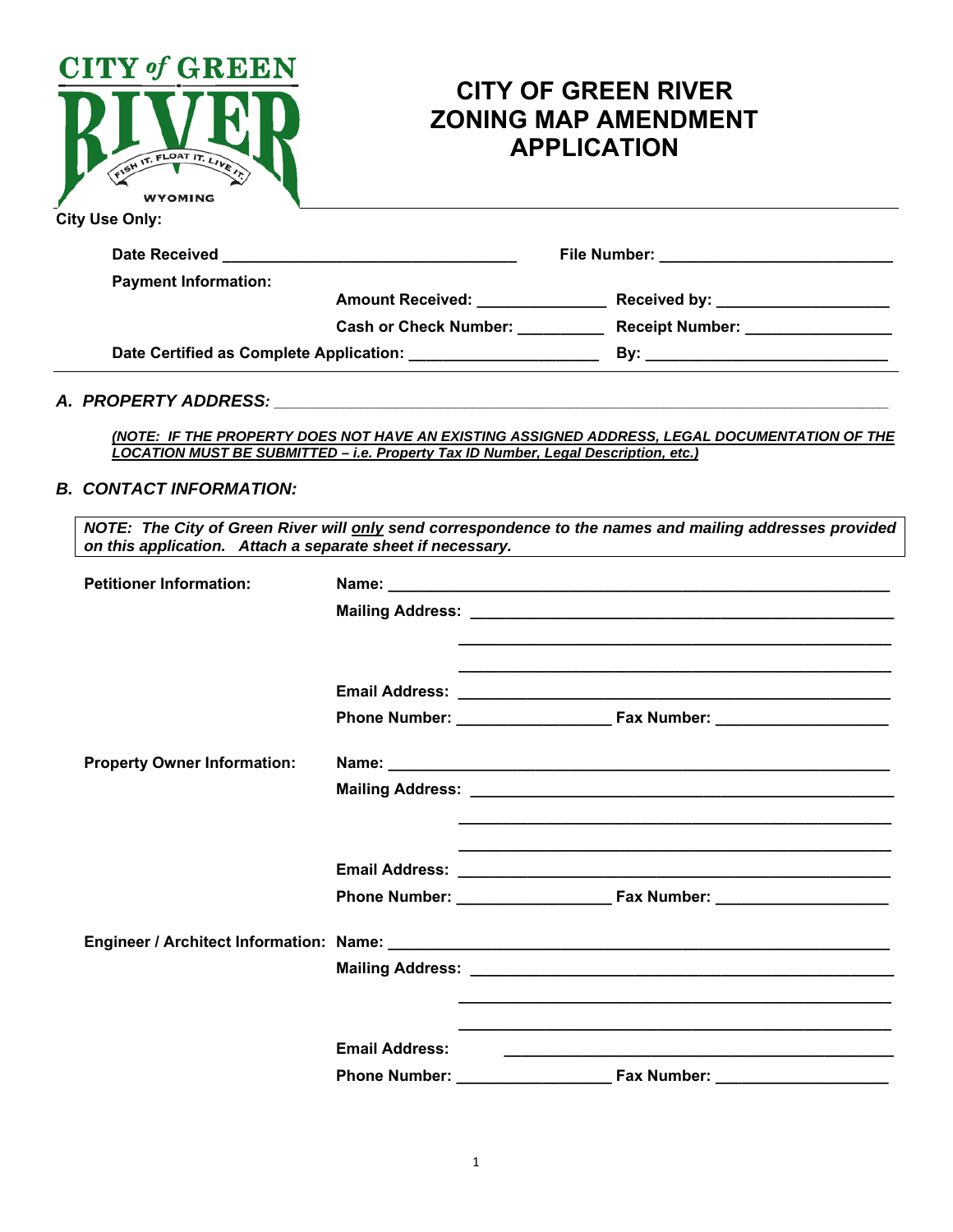## *C. ANSWER THE FOLLOWING (attach a separate sheet if necessary):*

- 1. Existing Land Use Plan Map Designation: \_\_\_\_\_\_\_\_\_\_\_\_\_\_\_\_\_\_\_\_\_\_\_\_\_\_\_\_\_\_\_\_\_\_\_\_\_\_\_\_\_\_\_\_\_\_\_\_\_\_\_\_\_\_\_\_\_
- 2. Existing Zoning Map Designation:
- 3. Requested Zoning Map Designation:
- 4. Square footage and/or acreage of property to be rezoned (if rezoning to multiple zoning districts, will need to provide acreage of each proposed new zoning district): www.community-contracts
- 5. Lot Dimensions (if property contains existing lots): \_\_\_\_\_\_\_\_\_\_\_\_\_\_\_\_\_\_\_\_\_\_\_\_\_\_\_\_\_\_\_\_\_\_\_\_\_\_\_\_\_\_\_\_\_\_\_\_\_
- 6. Current and Proposed Use of Land: \_\_\_\_\_\_\_\_\_\_\_\_\_\_\_\_\_\_\_\_\_\_\_\_\_\_\_\_\_\_\_\_\_\_\_\_\_\_\_\_\_\_\_\_\_\_\_\_\_\_\_\_\_\_\_\_\_\_\_\_\_
- 7. Explain why your amendment will be for the good of the whole community and not solely for the good or benefit of a particular landowner or owners at a particular point in time.

8. Explain why your amendment will not adversely impact existing land use patterns.

9. Explain why your amendment will not affect the livability of the area or the health and safety of the residents.

## *D. SUBMITTAL REQUIREMENTS:*

**The following shall be submitted with the application at the time of filing in order for the petition to be complete and scheduled for public hearing with the Planning and Zoning Commission. An incomplete application will not be scheduled for hearing and shall be returned to the applicant.** 

- \_\_\_\_\_ Filing Fee (\$200.00)
- Accurately drawn map and legal description of property requested for rezoning. If rezoning to multiple zoning districts, a legal description for each created zoning district shall be provided. A survey may be required.
- Legal description for property in Word format submitted either via disk or emailed to: Ajcox@cityofgreenriver.org.
- Petitioner shall post the property within 15 days of the first public hearing. Sign shall state the nature of the request and time and date of the public hearings. The sign will be provided at the time of the application submittal.